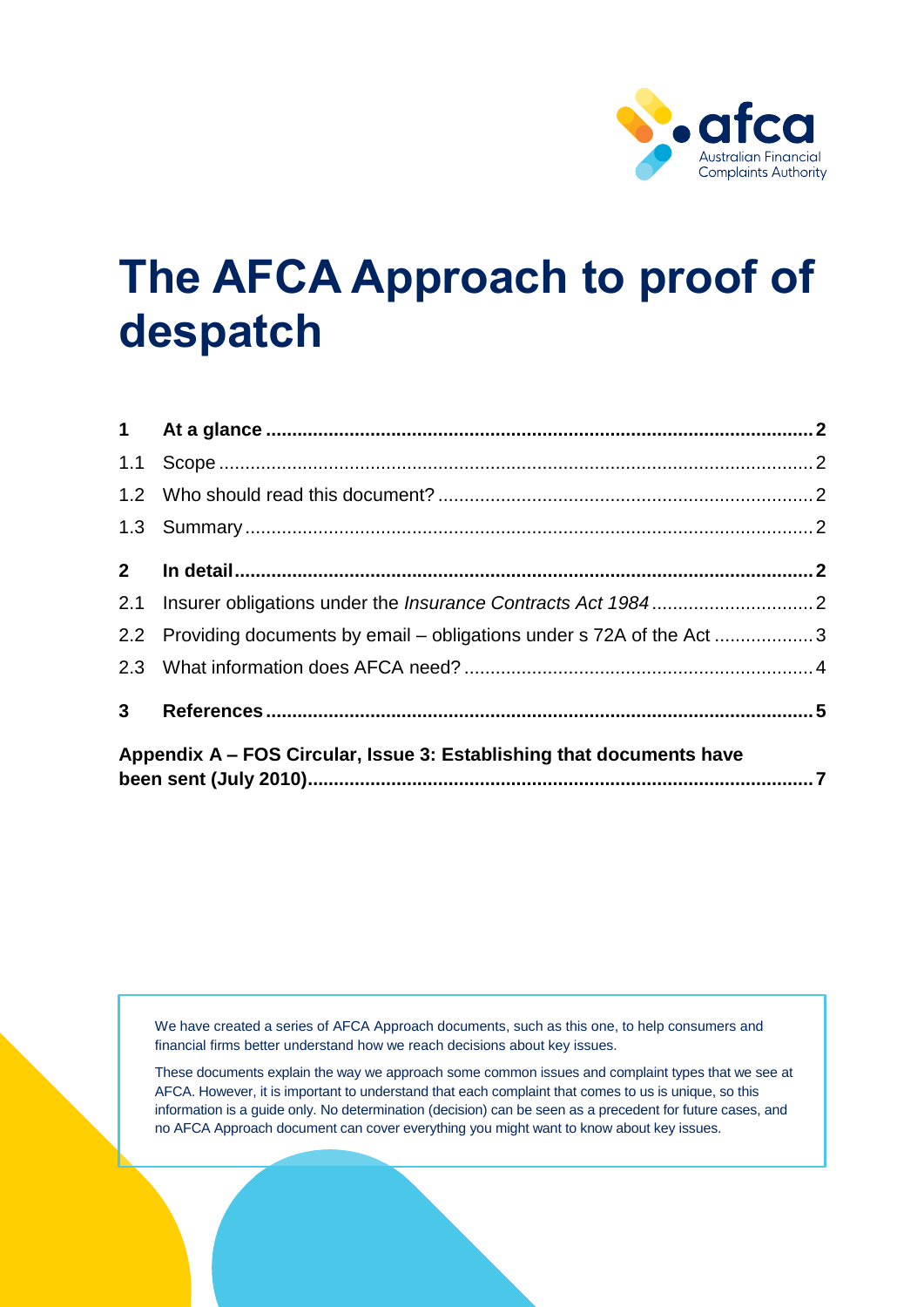# <span id="page-1-0"></span>1 At a glance

## <span id="page-1-1"></span>**1.1 Scope**

The purpose of this document is to explain AFCA's approach to proof of despatch complaints, where an individual states they were unaware of the extent of their cover (and / or any limits or exclusions) because they did not receive their insurance policy documents.

### <span id="page-1-2"></span>**1.2 Who should read this document?**

- Financial firms, consumers and consumer representatives who have a complaint at AFCA that includes proof of despatch.
- Anyone who wants to understand how AFCA applies legal principles, industry codes and good industry practice when considering complaints where the issue of proof of despatch is raised.

The AFCA Approach to section 54 of the Insurance Contracts Act provides further guidance on dealing with these issues.

### <span id="page-1-3"></span>**1.3 Summary**

In a case where an individual's receipt of policy documents is in question, AFCA will seek to understand:

- Can the insurer provide adequate evidence of its process for the despatch of documents?
- Were the documents despatched in accordance with this process? Documents may be sent by post or email, provided the complainant consented to receive documents in this way.
- Can the insurer provide evidence that the insured was clearly informed of any terms it seeks to rely on.

If the insurer cannot do so, this does not mean the complainant is entitled to full payment of their claim. Rather, AFCA will consider the prescribed events, exclusions and minimum amounts which may apply under the Insurance Contracts Regulations.

# <span id="page-1-4"></span>2 In detail

### <span id="page-1-5"></span>**2.1 Insurer obligations under the** *Insurance Contracts Act 1984*

The insurer's obligations with respect to the despatch of documentation is set out in section 72A of the *Insurance Contracts Act 1984* (Cth) (the Act):

A notice or other document that is required or permitted by this Act to be given to a person in writing may be given: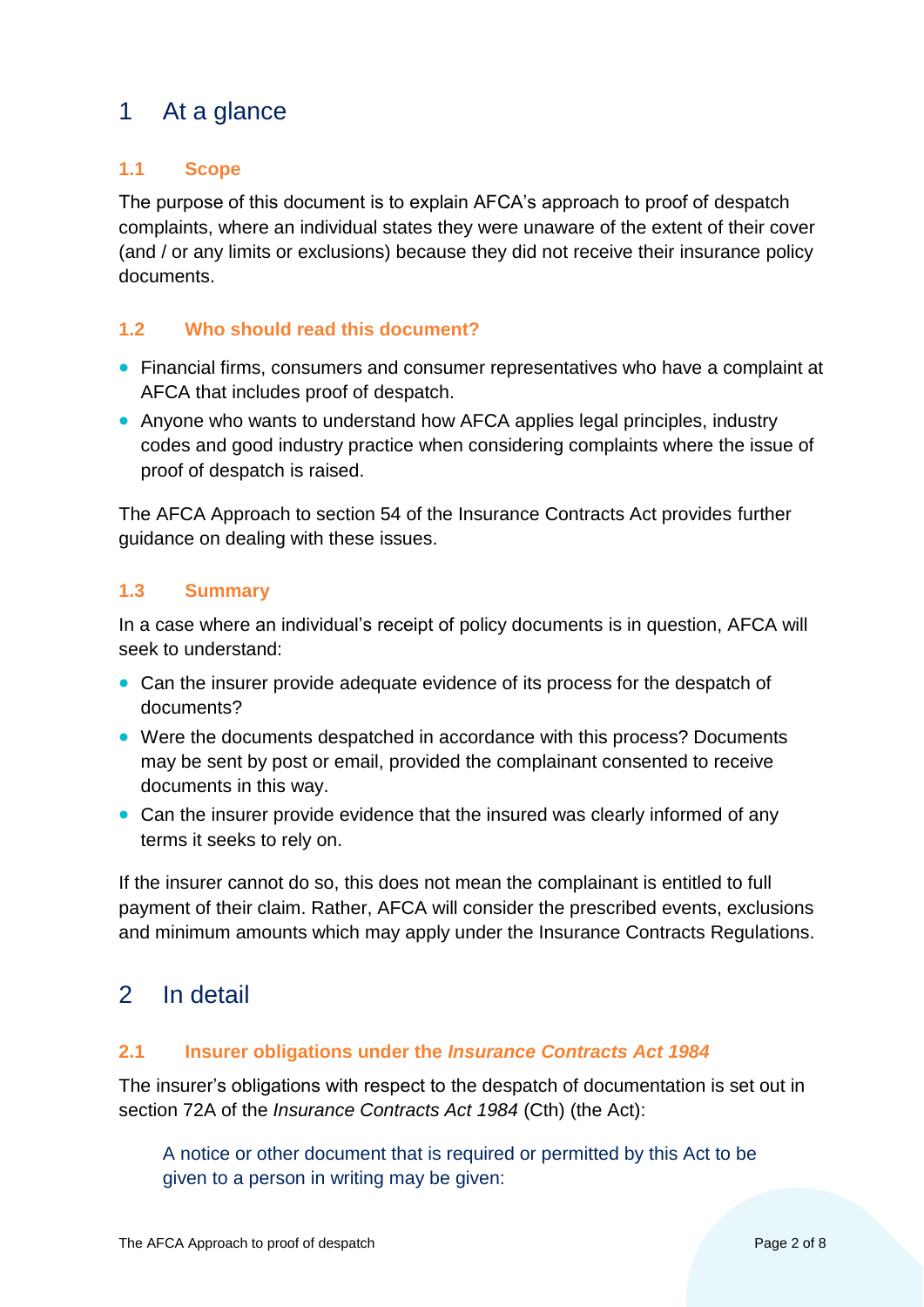to a body corporate in any way in which documents may be served on the body corporate, or

to a natural person:

Personally, or

By post to that person at the person's last known address.

A notice or other document may also be given to a person by electronic communication in accordance with the *Electronic Transaction Act 1999* and any regulations made under that Act.

In relation to the renewal of a policy, section 58 of the Act requires an insurer to advise an insured of policy renewal options no later than 14 days prior to the policy expiry date.

## <span id="page-2-0"></span>**2.2 Providing documents by email – obligations under s 72A of the Act**

Under section 72A of the Insurance Contracts Act, the financial firm is required to send written notices such as a renewal notice to the insured's last known address.

However, section 72A contains a provision stating that pursuant to the *Electronic Transactions Act 1999* (Cth) (the ET Act), information can be provided electronically where the person to whom the information is required to be given consents to the information being given by way of electronic communication. Section 9(1) of the ET Act effectively says the financial firm can send information electronically, if it is in a readily accessible format and the complainant consents to receiving information in this manner.

Consent is defined under the ET Act to include consent that can be reasonably be inferred from the conduct of the persons concerned.

## **Standard cover applies if the insurer fails to provide adequate proof of despatch**

Under section 35 of the Act, an insurer is not entitled to rely on the terms of a contract of insurance unless it can show that it clearly informed the insured in writing of those terms when the contract was entered into.

If the insurer is unable to provide sufficient proof it despatched the relevant documents, the relevant minimum standard cover provided under the Insurance Contracts Regulations (2017) will apply.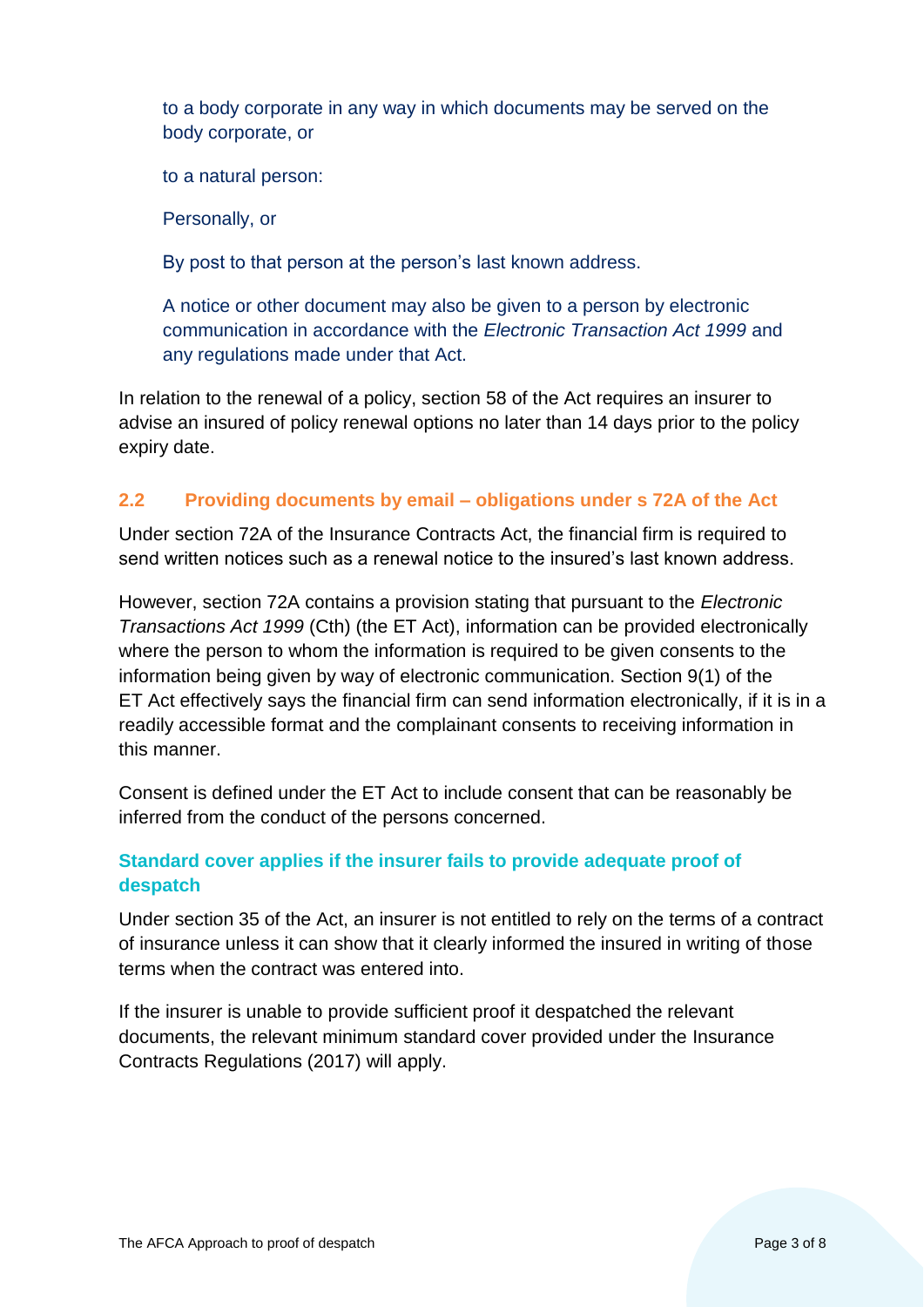#### <span id="page-3-0"></span>**2.3 What information does AFCA need?**

#### **From the insurer**

When AFCA considers a complaint about the provision of documents, FOS Circular, Issue 3 (July 2010) sets out guidelines for the insurer and the complainant to follow. This article has been reproduced at Appendix A.

Where an insurer claims they sent the documents, the insurer usually needs to establish it has a satisfactory process in place for the despatch of documents, and the documents were despatched in accordance with the process.

AFCA may ask the insurer to provide:

- Details of how the policy was incepted, including any records (if relevant), such as correspondence and call recordings.
- Confirmation of the original postal / email address provided by the insured at inception.
- Details of whether the insured notified the insurer (for instance, by completing a form) of their preferred method of communication.
- Any other evidence the insured consented to receive communication by a specific method (email or post).
- A copy of the document it says it sent to the complainant.
- A copy of any record held by the insurer showing the document was actually sent and the date it was sent.
- A detailed explanation of its usual process for sending documents of the same sort.
- A copy of any record showing the process followed to send the document, and, if the record was part of an internal report, an explanation of that record and/or report.
- Where the document is said to have been sent in a group of documents sent out by the insurer or its agent on the same day, a signed statement by an appropriately qualified individual which provides:
	- > identification and explanation of any computer or other records/reports the insurer relies on to show the document was one of a group of documents despatched either directly by the insurer or through its agent
	- > where the insurer has used an agent to send the document, the agent's records show the document was included in the group of documents it received from the financial firm for despatch that day
	- > information to show the document was actually posted that day (e.g. postal company collection records match with the insurer's or agent's record of the group of documents to be despatched that day).
- Information to show the address the document was sent to was identified in the insurer's records as the last known address of the insured.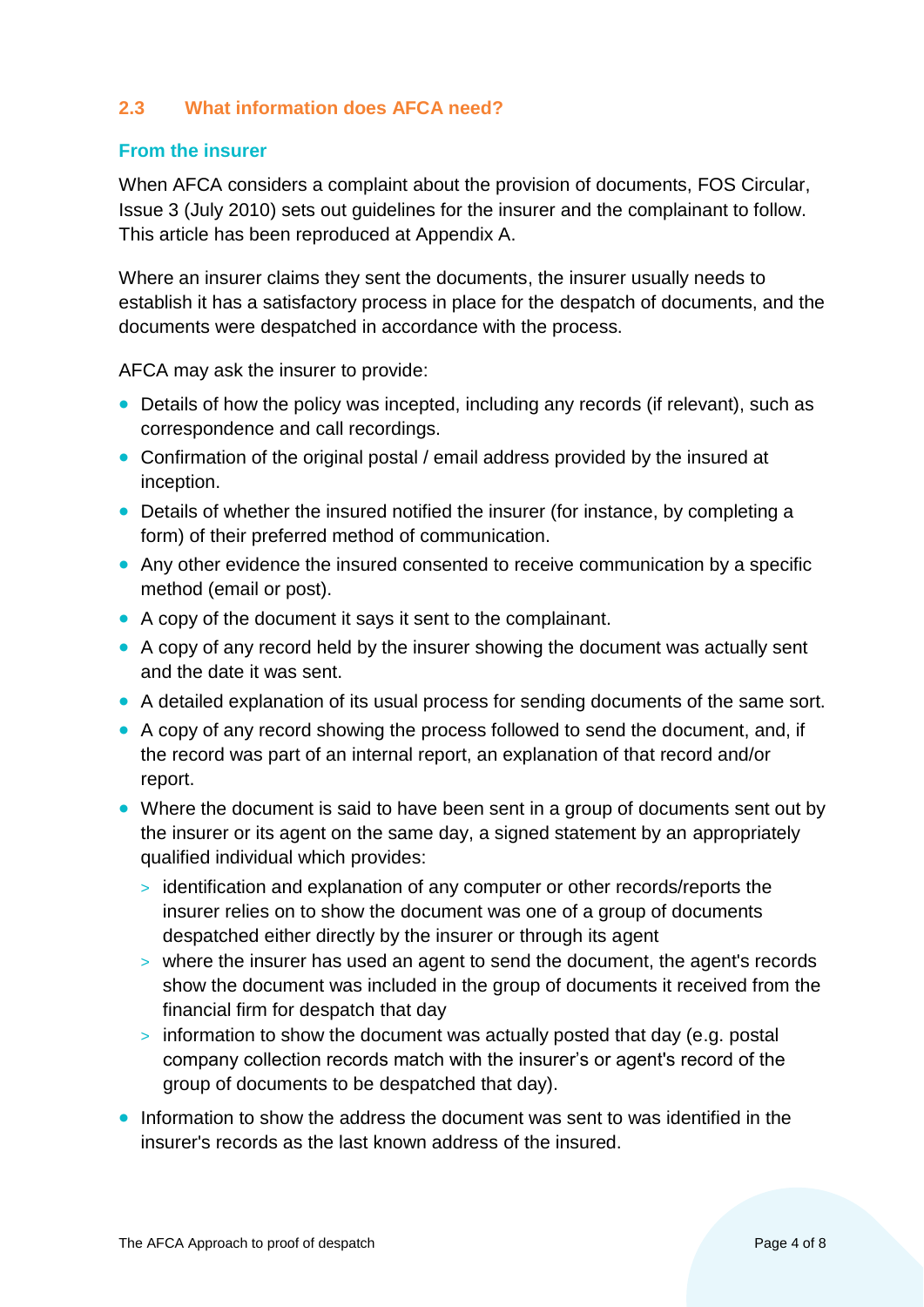• Confirmation the document was not returned to the insurer, including an explanation of the insurer's usual process for identifying documents have been returned as undelivered.

*Marsh v CGU Insurance Ltd (2004) NTCA 1* established that it may be inferred a person likely received documents if there is sufficient evidence the insurer had a robust document provision process in place.

#### **From the complainant**

Where documents may have been sent to an incorrect or previous address, AFCA will ask the complainant to provide:

- Confirmation of the original postal / email address provided to the insurer at inception.
- Any written evidence they sent to the insurer informing it of their correct or new address.
- If they informed the insurer by means other than in written correspondence:
	- > the date the conversation took place
	- > the name of the person the complainant spoke to
	- > what was said
	- > any contemporaneous notes taken by the complainant at the time.
- An explanation of how the insurance policy was taken out.
- Details of whether the insured notified the insurer (for instance, by completing a form) of their preferred method of communication.
- Confirmation of whether the complainant received the initial policy, either by email or postal mail.
- Confirmation of whether the complainant received earlier communications from the financial firm and, if so, by what method.

# <span id="page-4-0"></span>3 References

| <b>Term</b>    | <b>Definition</b>                                            |
|----------------|--------------------------------------------------------------|
| Complainant    | a person who has lodged a complaint with AFCA                |
| Financial firm | a financial firm such as an insurer, who is a member of AFCA |

#### **Useful links**

| <b>Document type</b>           | <b>Title / Link</b>                                                                    |
|--------------------------------|----------------------------------------------------------------------------------------|
| <b>Insurance Contracts Act</b> | This Commonwealth statute can be found here:<br>legislation.gov.au/Details/C2019C00115 |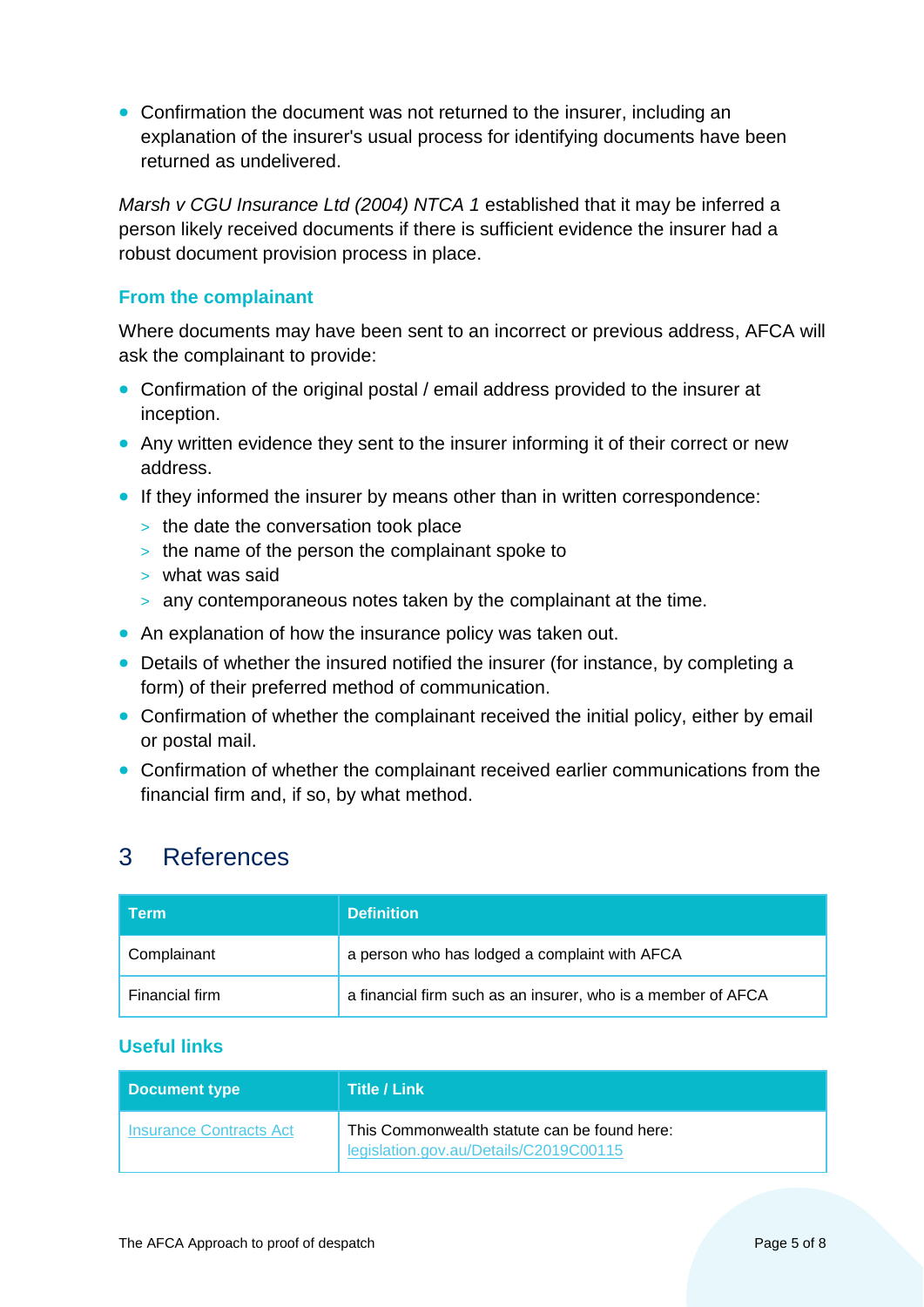| <b>Document type</b>               | <b>Title / Link</b>                                                                                                       |
|------------------------------------|---------------------------------------------------------------------------------------------------------------------------|
| <b>Electronic Transactions Act</b> | This Commonwealth statute can be found here:<br>legislation.gov.au/Details/C2011C00445                                    |
| Austlii                            | Austlii is a free resource that contains a full extract of most of the<br>judgments issued in Australia<br>austlii.edu.au |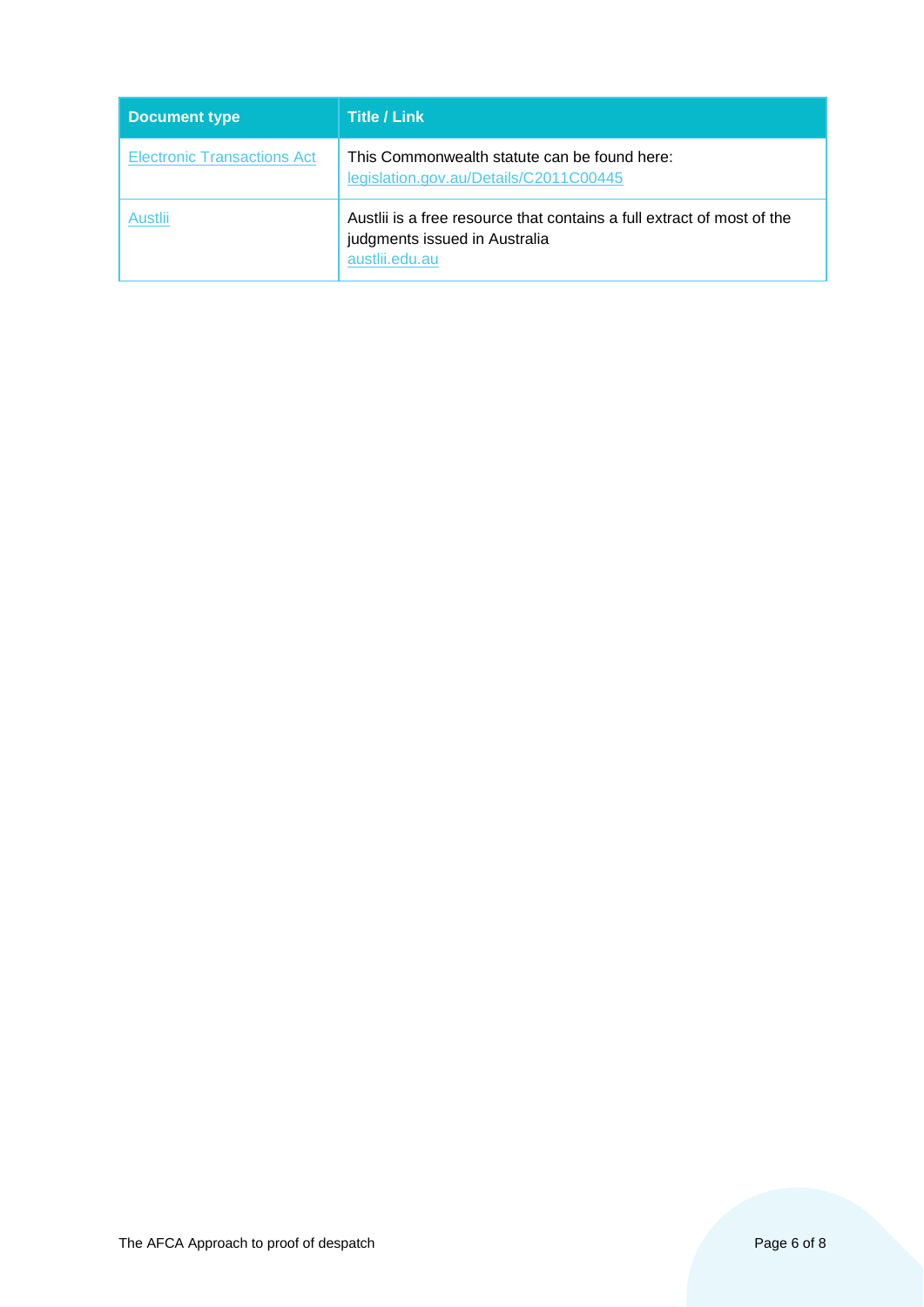# <span id="page-6-0"></span>Appendix A – FOS Circular, Issue 3: Establishing that documents have been sent (July 2010)

Where a decision in relation to a dispute depends on FOS deciding whether or not a financial services provider (FSP) sent, and an applicant received, a specific document (eg a renewal, certificate of insurance, policy document, cancellation notice, letter of offer or default notice etc), there are steps both parties will need to take to satisfy FOS about the dispatch and receipt of the document.

The requirements listed below apply to many of the disputes we consider at FOS but there may be additional or alternate requirements created by applicable legislation or codes.

### **FSP wishing to satisfy FOS that a document was sent**

Where an FSP seeks to rely on the delivery of a document to an applicant, the FSP usually needs to establish to FOS's satisfaction that, on the balance of probabilities, it sent the document to the applicant's last known address. In order to achieve this outcome, the FSP will need to provide FOS with the following:

- A copy of the document it says it sent to the applicant (Document).
- A copy of any record held by the FSP showing that the Document was actually sent and the date the Document was sent.
- A detailed explanation of its usual process for sending documents of the same sort.
- A copy of any record showing the process that was followed to send the Document, and, if the record was part of an internal report, an explanation of that record and/or report.
- Where the Document is said to have been sent in a group of documents sent out by the FSP or its agent on the same day, a signed statement by an appropriately qualified individual which sets out the following relevant information:
	- > Identification and explanation of any computer or other records/reports the FSP relies on to show that the Document was one of a group of documents that was dispatched either directly by the FSP or through its agent.
	- > Where the FSP has used an agent to send the Document, the agent's records show that the Document was included in the group of documents it received from the FSP for dispatch that day.
	- > Information to show the Document was actually posted that day (eg postal company collection records match with the FSP or agent's record of the group of documents to be dispatched that day).
- Information to show that the address the Document was sent to was identified in the FSP's records as the last known address of the applicant.
- Confirmation that the Document was not returned to the FSP, including an explanation of the FSP's usual process for identifying that documents have been returned as undelivered.